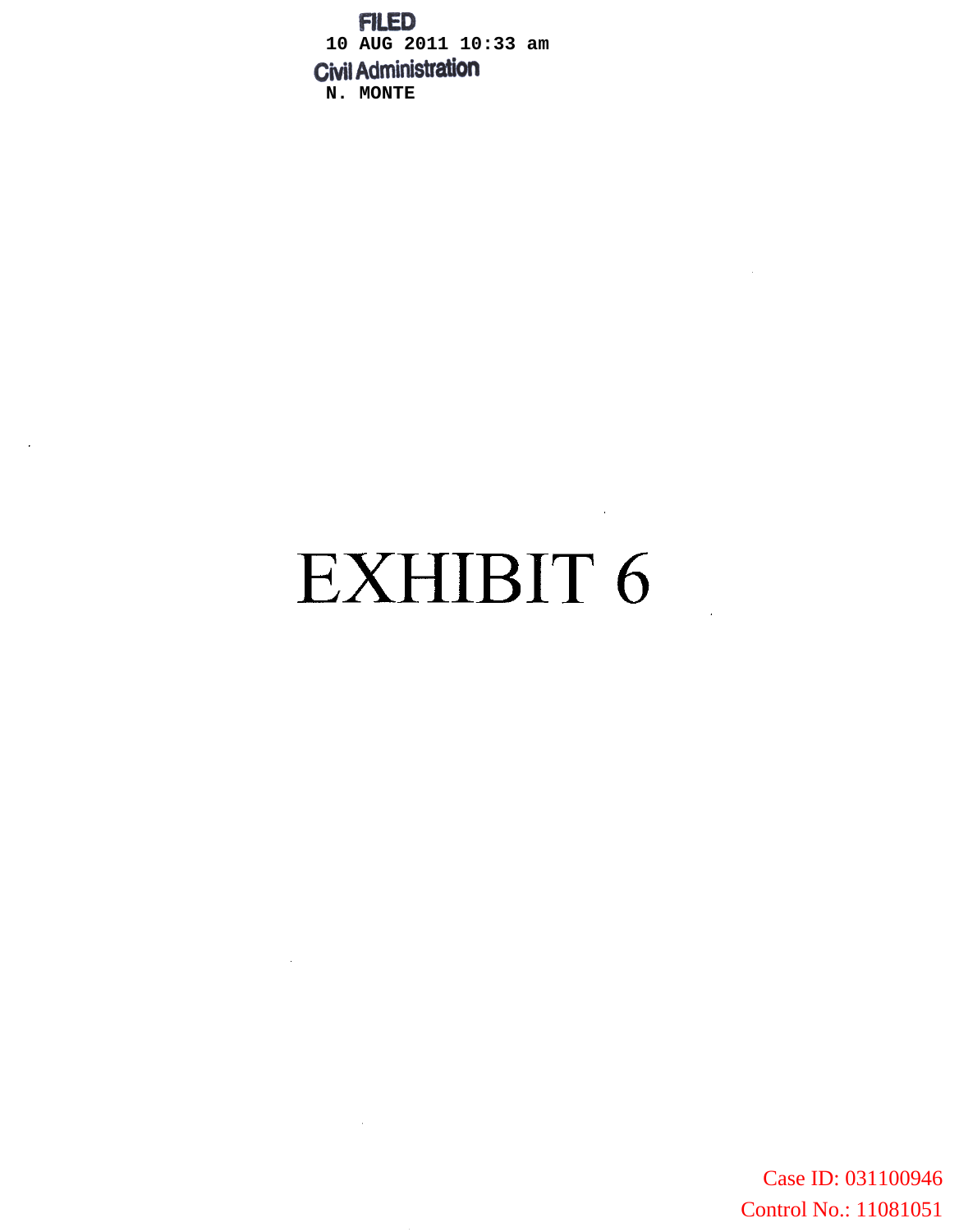The LASIK Industry & the FDA have conspired since L information vital to the public in making a truly informed hope to show you what the industry and FDA would nc speaking out.

Home Links Nevyas Eye Associates & LASIK NEWS FDA & LASIK Complications/Studies

Wednesday. 27 July 2011

> Click Here To View Video Testimony on LASIK, Depression, and Suicide From the April 25th, 2008 Special Hear

> LifeAfterLasik.com Conducting Long Term LASIK Study < - If you've been damaged by refractive surget

# **IWelcome To Lasikdecision.com**

If you surf the web, you'll notice that most Lasik websites are advertisements for having Lasik eye surgery. Th downplay the risks associated with LASIK just to sell you the procedure. The same can be said of MANY doct in for consultation. Don't be rushed, and try to research as much as possible.

This website is to educate you to the dangers of having Lasik when you are not a proper candidate. Before yo done safely, and that you are a proper candidate. Many will view this site as anti-lasik, but the intent is to shov information is here, but it is stili YOUR decision!

My name is Dam Morgan, and I tell my story because it may be useful to anyone considering Lasik. I went to : was nearsighted, farsighted, or had astigmatism could be done safely...that's almost everybody! I trusted thes

My websites contain material which some people do not want you to see. I know that Drs. Herbert Nevyas and damaged my eyes do not, because they sued to shut down my website. The documents on this site are vast a you come to your own conclusions regarding LASIK.

Please be safe - your eyes are too important to risk to just anybody.

## **INevyas Eye Associates**

Bala Cynwyd & Philadelphia, PA and Marlton, New Jersey

## My experience with Drs. Herbert Nevyas and Anita Nevyas-Wallace (Nevyas Eye Associates), the doctors who damaged n

**This section provides information:**

Regarding their investigational study (before, during, and after) and what I believe to include *improper use of a laser under* Please click the 'Read More' button below.

As noted by several renowned LASIK doctors, the Nevyases Deviation from Standard of Care;

On the threats and intimidation to shut down my websites and the legal battle to retain my free speech rights.

**Read more...**

http://www.lasikdecision.com/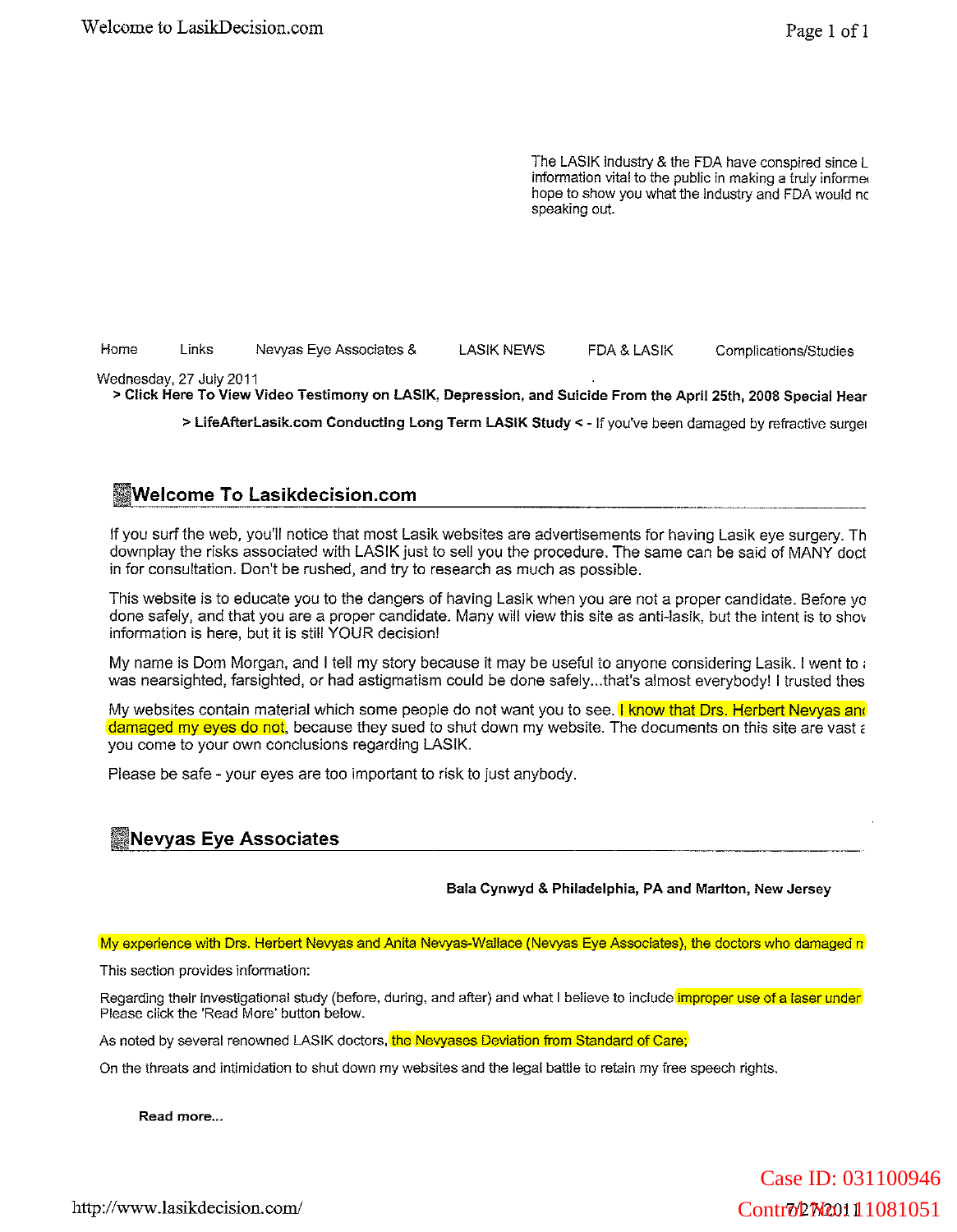The LASIK industry & the FDA have conspired since LASIK's inception to purposely withhold information vital to the public in making a truly informed LASIK decision. With Lasikdecision.com, I hope to show you what the industry and FDA would not and did not until LASIK casualties started speaking out

|      |                         |                        |                   |            |                       | search       |                   |
|------|-------------------------|------------------------|-------------------|------------|-----------------------|--------------|-------------------|
| Home | Links                   | Newas Eye Associates & | <b>LASIK NEWS</b> | FDA& LASIK | Complications/Studies | LASIK Images | Litigation/Medica |
|      | Tuesday, 09 August 2011 |                        |                   |            |                       |              |                   |

> Click Here To View Video Testimony on LASIK, Depression, and Suicide From the April 25th, 2008 Special Hearing of the FDA's Ophthalmic Devices Panel

> LifeAfterLasik.com Conducting Long Term LASIK Study <- If you've been damaged by refractive surgery, PLEASE SUBMIT THIS FORM!

#### IWelcome To Lasikdecision.com

If you surf the web, you'll notice that most Lasik websites are advertisements for having Lasik eye surgery. These sites will list complications but severely downplay the risks associated with LASIK just to sell you the procedure. The same can be said of MANY doctors who perform this procedure when you go in for consultation. Don't be rushed, and try to research as much as possible.

This website is to educate you to the dangers of having Lasik when you are not a proper candidate. Before you consider Lasik, you must be sure it can be done safely, and that you are a proper candidate. Many will view this site as anti-lasik, but the intent is to show what can (and HAS happened). The information is here, but it is still YOUR decision!

My name is Dom Morgan, and I tell my story because it may be useful to anyone considering Lasik. I went to a doctor who advertised that anyone who was nearsighted, farsighted, or had astigmatism could be done safely...that's almost everybody! I trusted these doctors, and now rm legally blind.

My websites contain material which some people do not want you to see. I know that Drs. Herbert Newas and Anita Newas-Wallace, the doctors who damaged my eyes do not, because they sued to shut down my website. The documents on this site are vast and (I believe) irrefutable however, I ask that you come to your own conclusions regarding LASIK.

Please be safe - your eyes are too important to risk to just anybody.

#### INevyas Eye Associates

#### Bala Cynwyd & Philadelphia, PA and Marlton, New Jersey

My experience with Drs. Herbert Nevyas and Anita Nevyas-Wallace (Nevyas Eye Associates), the doctors who damaged myeyes.

This section provides information:

Regarding their investigational study (before, during, and after) and what I believe to include improper use of a laser under an IDE (Investigational Device Exemption) -Please click the 'Read More' button below.

As noted by several renowned LASIK doctors, the Newases Deviation from Standard of Care;

On the threats and intimidation to shut down my websites and the legal battle to retain my free speech rights.

Read more-.

#### IRefractive Surgery Shock Syndrome (RSSS)

#### The Psychological Effects of LASIK Complications

The psychological impact of a bad refractive surgery can be devastating.

This updated version of the 2003 presentation, prepared by Roger Davis, PhD. Mr. Davis is a Psychologist; Damaged LASIK patient; Co-author of over 20 articles, chapters, and books in clinical psychology; and Founder of VisionSimulations.com. He tells of The Psychological Effects of LASIK Complications.

Submitted to the FDA's Ophthaimic Panel on April 25, 2008, the presentation I believe is more believeble and accurate than what the FDA and refractive industry claims.

(May take a few minutes to load in new window)

Readmore.\_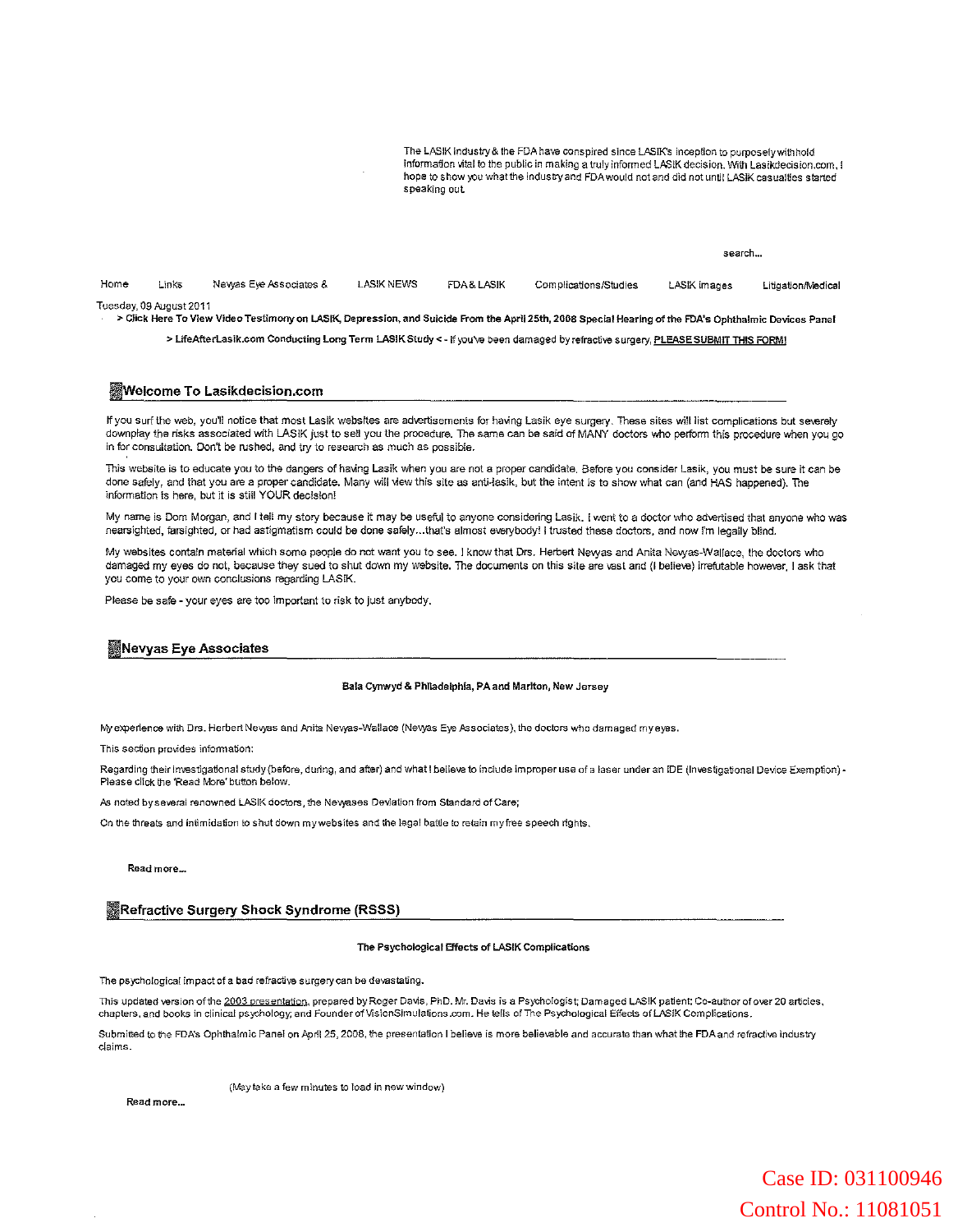The Right To Free Speech

When I first started warning others of the potential risks of LASIK surgery, I could not name Drs. Herbert Nevyas and Anita Nevyas-Wallace (the doctors who damaged my eyes) due to litigation (medical malpractice). After my med mal lawsuit, I added the doctors' names because I believed then (and still do) that as a matter of public safety, they should be named. Their investigational study, as proven by the information (documents) posted resulted in numerous lawsuits. I posted all of the information I could get.

The Nevyases did not like this, and filed a defamation lawsuit against me. In the course of the 2 years it took for this case to appear before a judge at trial, my website was shut down 3 times, through intimidation and threats of lawsuits against my web hosting companies. On the second attempt, even after a temporary restraining order was denied twice by the courts, my site was shut down due to phone calls and a letter from Stein & Silverman, the Nevyases' attorney, misrepresenting the Philadelphia courts' order.

In July 2005, I was ordered by the court to remove the doctors' names from my website. I appealed the court's decision.

## Were My Rights Being Violated?

In the Nevyas Eye Associates section of this site, *I believe the documents posted support all my claims against* Drs. Herbert Nevyas and Anita Nevyas-Wallace (Nevyas Eye Associates). The Nevyases have fought hard to keep these documents from the public eye.

**Read more**

 $<$  Prev

 $Next >$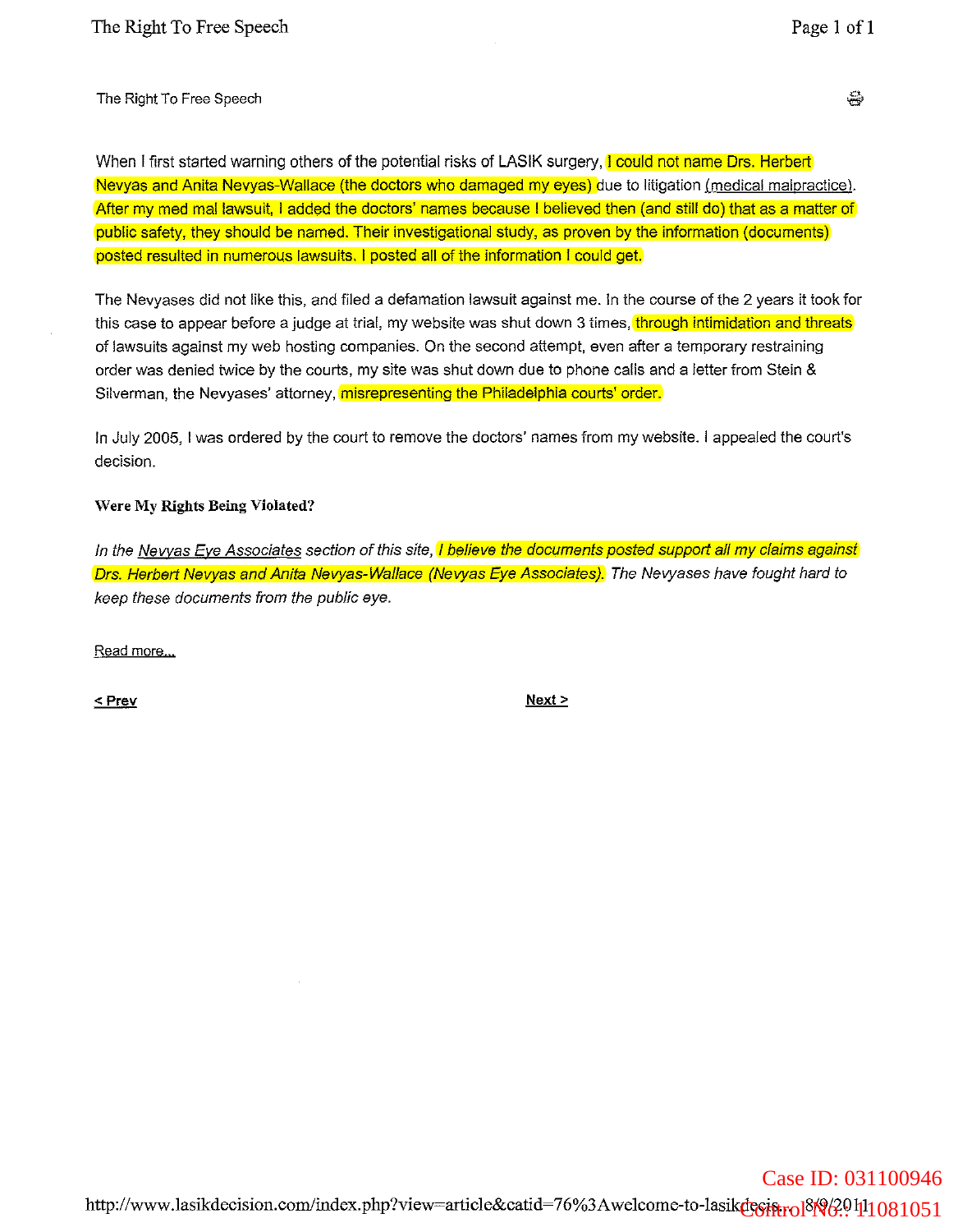## **Nevvas' Deviation From Standard of Care - Kenneth Kenyon**

Nevyas Eye Associates

## **Dr.** Kenneth Kenyon's Reports

 $T$ he following are scanned images of Doctor Kenneth Kenyon's reports regarding Keith Wills, another LASIK casualty.

*(Click Page* # *to enlarge)*

PAGEl

PAGE1 PAGE<sub>2</sub>

PAGEl

The reports of Dr. Kenyon, Dr. Salz, and Dr. O'Brien clearly states the deviation from 'Standard of Care' by Drs. Herbert Nevyas **and Anita Nevyas-Wallace.**

 $\leq$  Prev

 $Next >$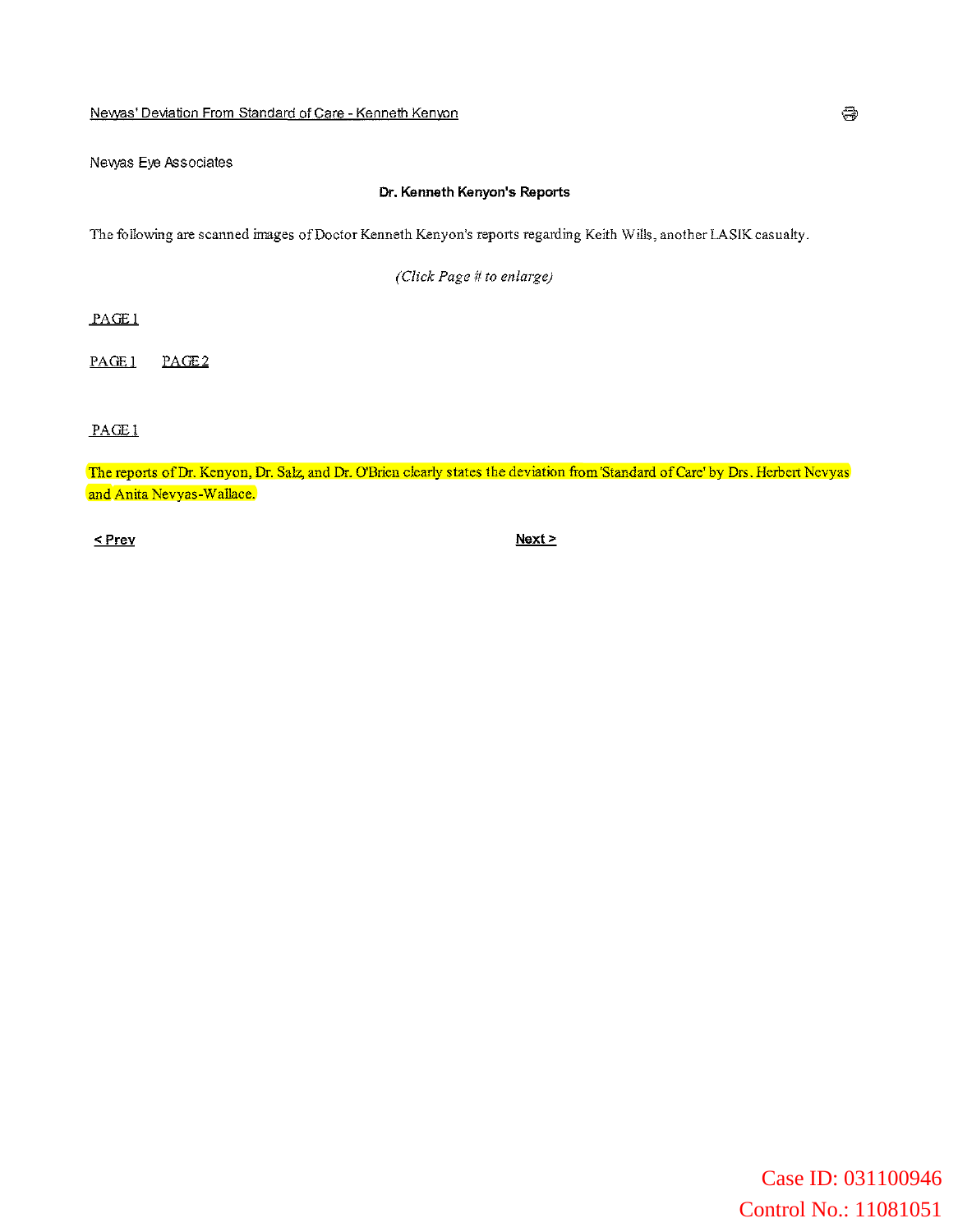Nevyas Eye Associates

### **American Academy of Opthalmology & State Medical** Boards

All documents posted throughout my website have been sent to the AAO's Ethics Committee and State Medical Boards of Pennsylvania and New Jersey. The help received from any of them was none even though the documents clearly show deviations from standard of care, and many violations. I strongly believe your expectations of any kind of help will be shortlived if you believe any of these agencies will help. These documents were filed with the Philadelphia Courts, and are public records.

Pages 1, 2, and 3 are the initial letter I sent to the AAO. The Newases attomeys deemed these defamatory, however, I believe the documentation provided (as well as the documents throughout this website) DOES support this letter.

Click the Page # to enlarge pages in new window

| PAGE 1          | PAGE 2          | PAGE 3           | <u>PAGE 4</u>     | <u>PAGE 5</u>   | <u>PAGE 6</u>     |
|-----------------|-----------------|------------------|-------------------|-----------------|-------------------|
| PAGE 7          | PAGE 8          | PAGE 9           | <b>PAGE</b><br>10 | PAGE<br>11      | <b>PAGE</b><br>12 |
| <b>PAGE</b>     | <b>PAGE</b>     | <b>PAGE</b>      | <b>PAGE</b>       | <b>PAGE</b>     | <b>PAGE</b>       |
| 13              | 14              | 15               | <u>16</u>         | 17              | 18                |
| <b>PAGE</b>     | <b>PAGE</b>     | PAGE             | <b>PAGE</b>       | PAGE            | <b>PAGE</b>       |
| 19              | $\overline{20}$ | $\underline{21}$ | $\frac{22}{2}$    | 23              | $\underline{24}$  |
| <b>PAGE</b>     | PAGE            | <b>PAGE</b>      | <b>PAGE</b>       | PAGE            | PAGE              |
| 25              | 26              | 27               | $\overline{28}$   | $\overline{29}$ | $\overline{30}$   |
| <b>PAGE</b>     | <b>PAGE</b>     | PAGE             | <b>PAGE</b>       | PAGE            | <b>PAGE</b>       |
| $\overline{31}$ | 32              | 33               | $\frac{34}{1}$    | 35              | 36                |
| <b>PAGE</b>     | PAGE            | PAGE             | <b>PAGE</b>       | PAGE            | PAGE              |
| 37              | 38              | 39               | 40                | 41              | 42                |
| <b>PAGE</b>     | PAGE            | <b>PAGE</b>      | <b>PAGE</b>       | PAGE            | PAGE              |
| 43              | 44              | 45               | 46                | 47              | 48                |
| <b>PAGE</b>     | PAGE            | <b>PAGE</b>      | <b>PAGE</b>       | <b>PAGE</b>     | PAGE              |
| 49              | 50              | 51               | 52                | 53              | 54                |
| PAGE            | <b>PAGE</b>     | <b>PAGE</b>      | <b>PAGE</b>       | <b>PAGE</b>     | <b>PAGE</b>       |
| 55              | 56              | <u>57</u>        | $rac{58}{56}$     | <u>59</u>       | 60                |
| <b>PAGE</b>     | <b>PAGE</b>     | <b>PAGE</b>      | <b>PAGE</b>       | PAGE            | PAGE              |
| 61              | 62              | 63               | 64                | 65              | 66                |

Or:

Pages: 1 thru 6, 7 thru 12, 13 thru 19, 20 thru 29, 30 thru 39, 40 thru 49, 50 thru 58, 59 thru 66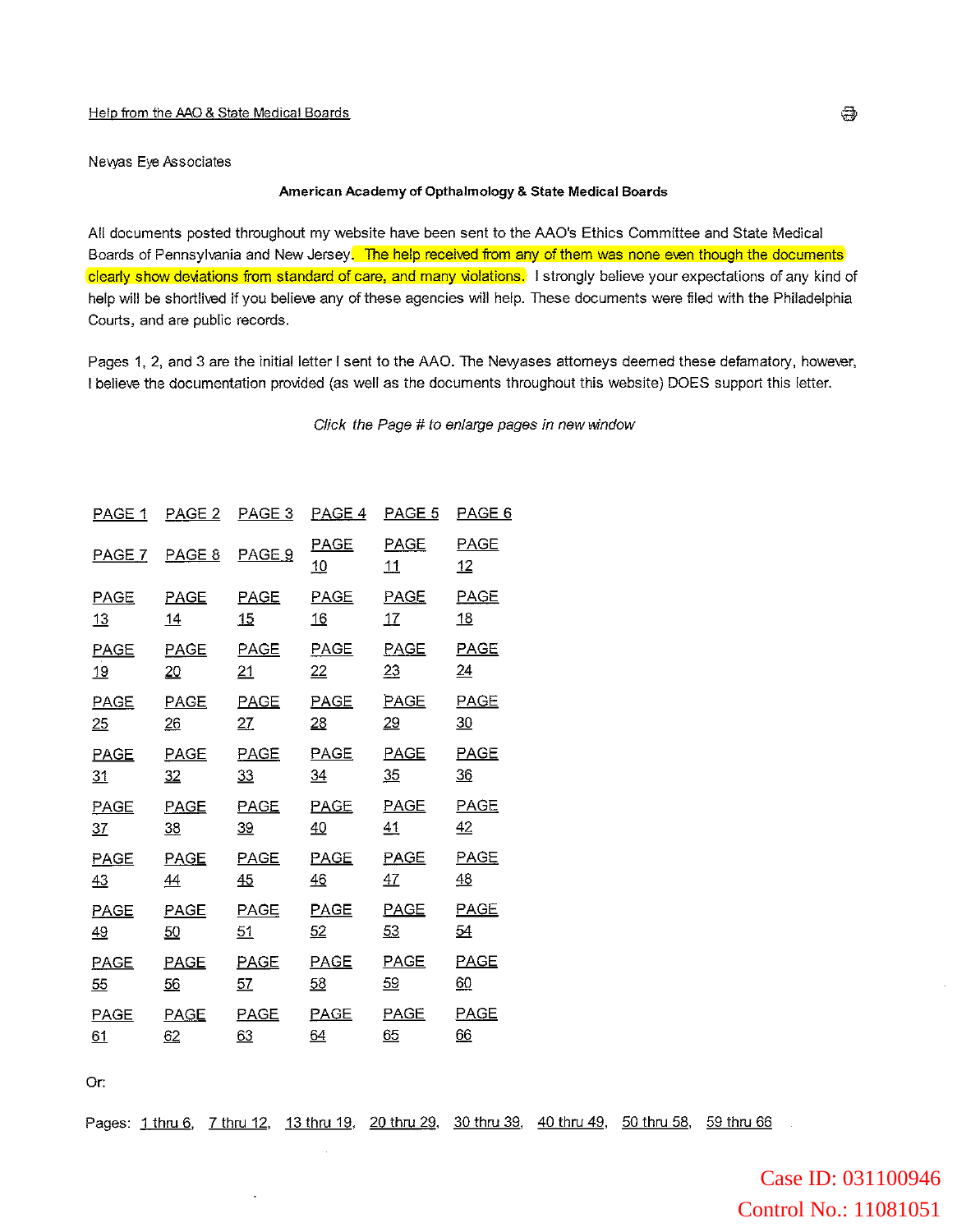## Or in full.

I ended up cancelling the complaint with the AAO prior to the July '05 trial for several reasons, but it was apparent the AAO had already made its decision to not take action against the Newas'. The same decision came from the Pennsylvania State Medical Board at the same time, whereas New Jersey's State Medical Board made its decision within 2 months.

 $\leq$  Prev

 $\overline{\phantom{a}}$ 

 $Next >$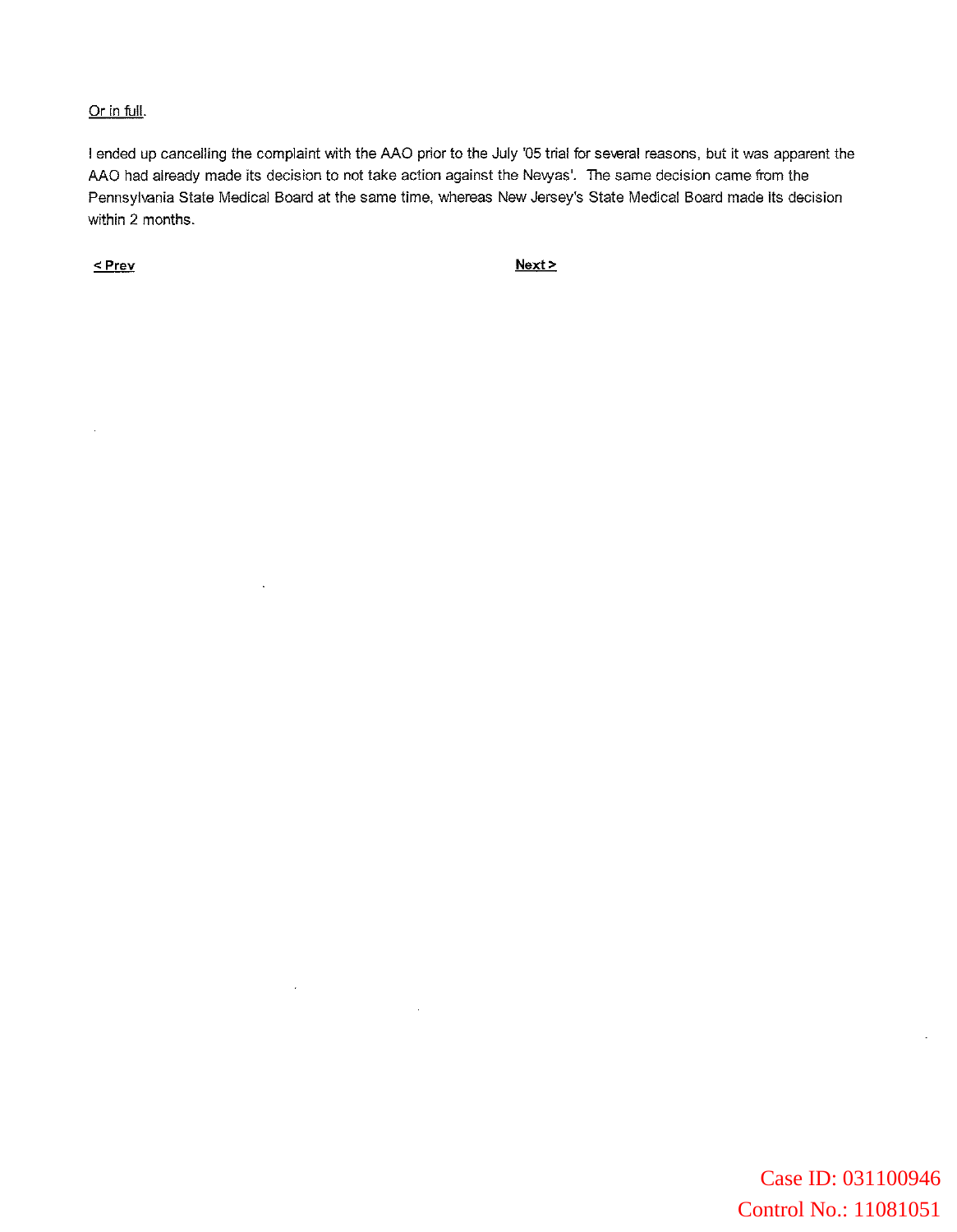Dominic 1. Morgan 3360 Chichester Ave., M-11 Boothwyn, PA 19060 February 28, 2005

Mara Pearse Burke Ethics Program Manager 04-129 American Academy of Ophthalmology P. O. Box 7424 San Francisco, CA 94120-7424 Tel. 415-561-8500 FAX 415-561-8595 http://www.aao.org

Dear Mr. Burke:

 $\ddot{\phantom{0}}$ 

 $\frac{1}{\hbar}$ 

RE: Your letter 2/4/05 about Nevyas Laser

In response to your requests:

The Nevyas laser was a conventional Sullivan device, not exempt from FDA regulation as a «custom device." Nevyas (i.e. Dr. Herbert Nevyas, Dr. Anita Nevyas-Wallace, and Nevyas Eye Associates) was compelled to obtain an IDE, and was striving to obtain PMA (i.e. premarketing approval), like Summit and Visx had already done. In violation of Federal regulations, Nevyas commercialized the Nevyas laser by advertising while the device was investigational (Nevyas never did receive PMA). Also in violation of FDA regulations, Nevyas failed to report various complications or adverse events to the FDA. Eventually, because of complaints, the FDA shut down use of the Nevyas laser, stopping its use under the IDE. However, the FDA took no other action against Nevyas, so Nevyas kept profits from the \$500,000 taken in monthly (amount obtained during legal proceedings). Nevyas merely purchased an FDA approved laser and continued as though nothing had happened. Indeed, Nevyas even was allowed by the FDA to participate in the studies that recently earned Intacs approval for commercial distribution.

I am extremely concerned about me fact that Nevyas, while operating under an IDE for the Nevyas laser, failed to report various complications or adverse events to the FDA. Data from Nevyas simply cannot be trusted, and now Nevyas data has helped Intacs get on the market. The potential consequences could be severe.

I have contacted the AAO because it is a professional organization representing ophthalmologists, because it has acted a major protector of the public's eye health, because I am concerned about Nevyas ethics, and because I am concerned that the Intacs approval may be flawed because of Nevyas participation.

Some explanation and documentation:

I. «Custom designed" devices are not regulated by the FDA, and Nevyas improperly called his laser a "custom designed" device, in an attempt to avoid FDA regulation.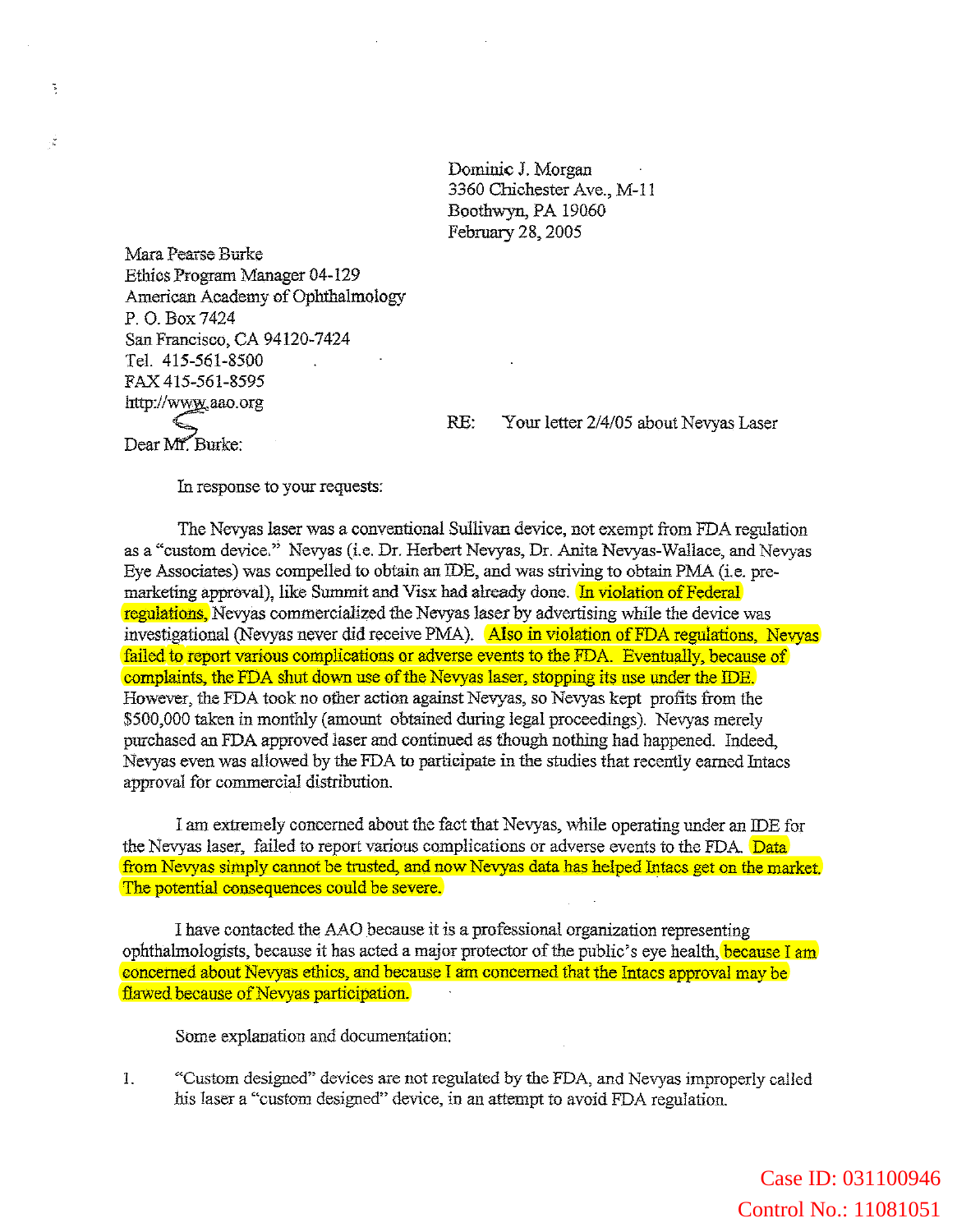2. Ordinary prescription eyeglasses are typical of true custom designed devices; they are designed for one patient only. Devices which are designed for one surgeon are ordinarily not custom designed for FDA regnlatory purposes (i.e. not exempt).

 $\mathbf{a}_i$ 

- 3. Nevyas bought a Sullivan laser and called it <'custom designed," by claiming that it was designed just for him. Nevyas received instruction on operating the Sullivan laser from Dr. David Dulaney in Phoenix, owner of another Sullivan laser. The enclosed article from the *Journal of Refractive Surgery* exposed how Sullivan sold lasers to doctors interested in evading FDA regulation by claiming "custom designed" See exhibit 1.
- 4. The FDA, while investigating Sullivan, learned that Nevyas had purchased a Sullivan laser. The FDA allowed Nevyas to apply for an IDE (i.e. Investigational Device Exemption). At that time the FDA was interested in making sure that people using Sullivan and Sullivan-like lasers applied for an IDE. See exhibit 2, an FDA letter to Manufacturers and Users ofLaser for Refractive Surgery. In that letter the FDA says that it granted PMAs (i.e. pre-market approval) for Summit and Visx lasers, and asks other manufacturers or users to apply for IDEs. Also see exhibit 3, a 1997 affidavit prepared by an FDA investigator, which Nevyas then refused to sign. That unsigned affidavit details the connection between Sullivan and Nevyas, and recounts Nevyas' use of the Nevyas laser prior to getting an IDE.
- 5. The initial Nevyas laser IDE Protocol submitted to the FDA was dated March 18, 1997. See exhibit 4. Dr. Nevyas and Dr. Nevyas-Wallace both signed Investigator Agreements with the FDA dated March 18, 1997. See exhibits 5 and 6.
- 6. Those Investigator Agreements specifically required Nevyas to comply with 21 CFR part 812 (i.e. part 812 of title 21 of the Code of Federal Regulations, "Food and Drug law"). 21 CPR 812.7 prohibits promotion of all investigational devices until after the FDA has approved the device for commercial distribution (i.e. granted PMAs). See exhibit 7, a copy of21 CFR 812.7.
- 7. Howaver, Nevyas did *not* weit for FDA approval for commercial distribution, but began promoting on radio and TV. In other words, Nevyas did not just plan to commercialize the Nevyas laser, he did commercialize it. See exhibit 8, transcripts of KYW radio advertisements. Also see exhibit 9, transcripts of the TV "informational."
- 8. Nevyas claimed that the advertisements were not meant for the Nevyas laser, but were intended only for a Summit laser he had leased (the Summit laser had obtained PMA. status).
- 9. However, as shown in the radio and TV transcripts, Nevyas advertised laser treatment for *nearsightedness andfarsightedness,* and did *not* mention that any laser device was investigational.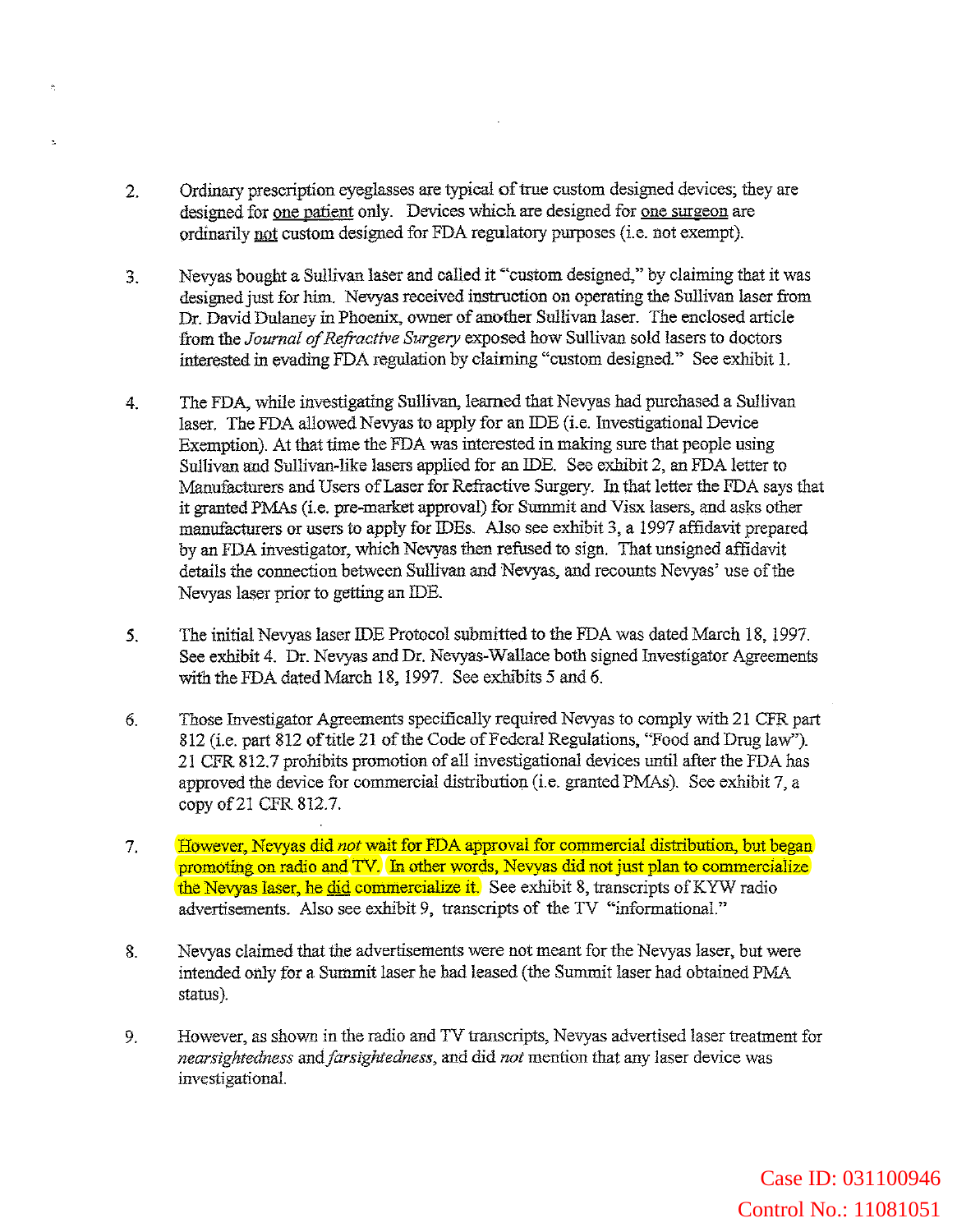- 10. In Dr. Nevyas' July 29,2002 answerto interrogatories, he admitted that Nevyas used a Summit laser from March 25, 1998 until November II, 1999 but only used it for Lasik on *farsighted* patients. Thus, the intent of advertising for *nearsighted* patients was to solicit patients for use of the Nevyas laser. See exhibits 10 and 11, the interrogatories and Nevyas' answer.
- 11. Nevyas did not always stick to IDE protocol when doing Lasik. Nevyas operated upon patients not meeting protocol, including Dominic Morgan, Keith Wills, and Cheryl Fiorelli. Even when those patients developed complications and/or adverse events and sued Nevyas, Nevyas failed to report those complications and/or adverse events to the FDA. This is part of my challenge to Nevyas and Nevyas ethics, and I have details in exhibits on my website, Lasiksucks4u.com. For example, please see the December 4, 2003 letter by my attorney (also physician), Dr. Steven Friedman, as well as the reports and declarations ofDr. James Salz and Dr. Terrence O'Brien, which detail my ophthalmologic status, and the declaration of Professor James O'Reilly about societal issues concerning Lasik.
- 12. Eventually the FDA shut down Nevyas from using his laser. See exhibit 12, the e-mail Dr. Matthew Tarosky of the FDA sent to Mrs. Jo Wills, wife of Nevyas laser casualty Mr. Keith Wills. This was confirmed to me at a meeting Mrs. Wills and I attended at FDA headquarters December 8, 2004, at which time A. Ralph Rosenthal, M.D., Director of the Division of Ophthalmic Devices, stated that the FDA had shut down Nevyas from using his laser. The FDA had been concerned about how Nevyas used the Nevyas laser, as reflected in a January 20, 1999 letter from Dr. Rosenthal to Nevyas, and the May 10, 2001 report of an FDA investigator, concluding that Nevyas was not complying with the Investigator Agreement. See exhibits 13 and 14.
- 13. As the letter from Dr.Tarosky and the comments from Dr. Rosenthal indicated, the FDA has taken the position that it eliminated a danger to "public safety" when it shut down the Nevyas laser, and that ended the problem. However, the FDA aliowed Nevyas to participate in the studies that earned Intacs approval for commercial distribution, and Nevyas currently performs Intacs surgery. See exhibit 15, an *Ocular Surgery News* article about Intacs.
- 14. I am concerned not only about Nevyas ethics with regard to the Nevyas laser, but about the safety of Intacs, which the FDA approved on the basis of data from Nevyas. I am extremely concerned that the Intacs study may be flawed, and thus the Intacs approval flawed, because of Nevyas participation. I have voiced my concerns to the FDA but, having recently approved the device, the FDA apparently has to wait.

As I said above, I contacted the AAO because it is a professional organization representing ophthalmologists, because it has acted a major protector of the public's eye health, because I am concerned about Nevyas ethics, and because I am concerned that the Intacs approval may be flawed because of Nevyas participation.